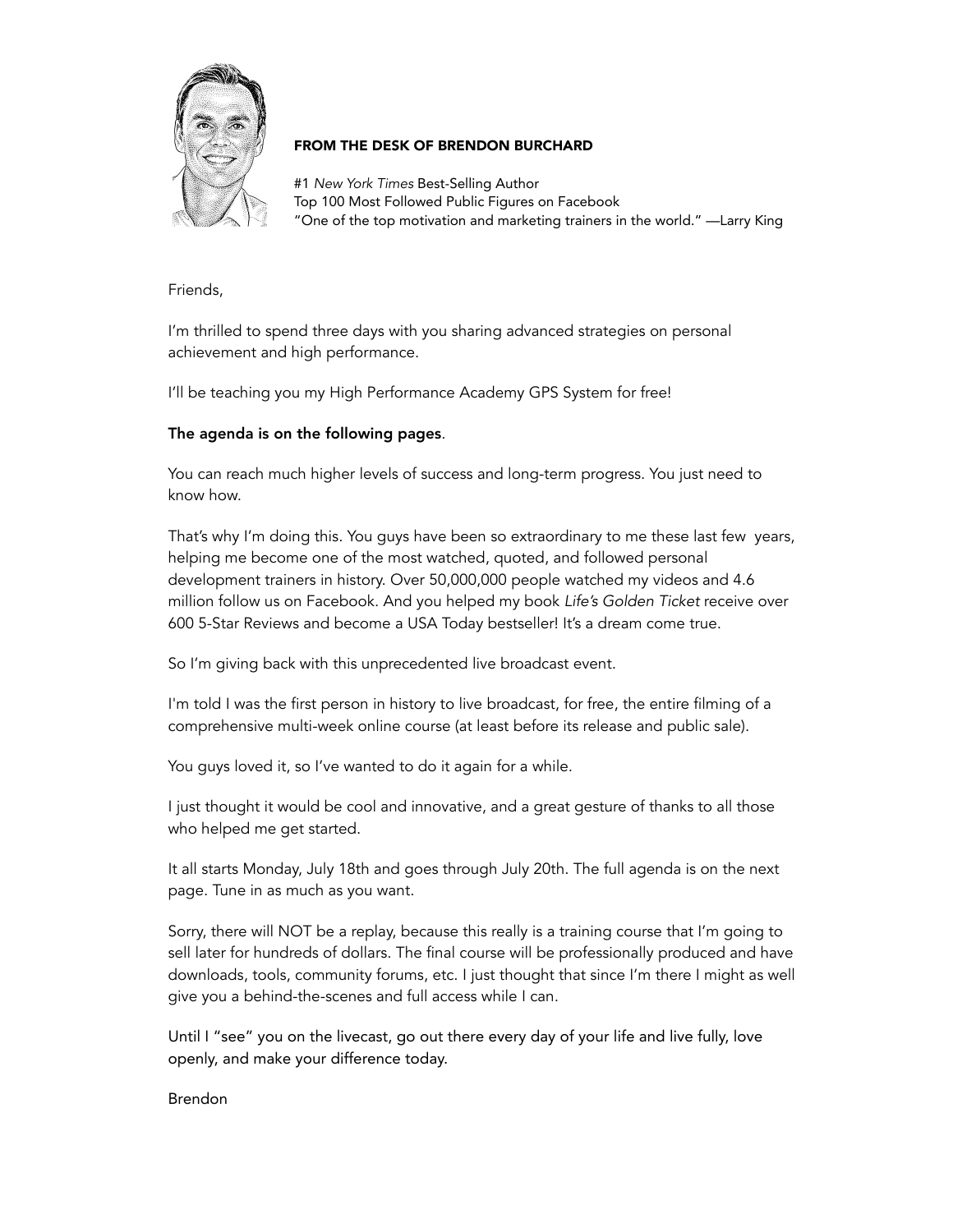

# High Performance GPS LIVE!

*Brendon Burchard's advanced goal attainment strategies, priority evaluation techniques, and scheduling systems for rapid progress and growth.* 

# Curriculum

#### All times Pacific Standard Time

#### Monday, July 18th, 2016

*Theme: Advanced Goal Setting for High-Level Achievement* 

Noon-1:00pm Pacific: My Shocking "PAT" Breakthrough & 1:00-1:10pm: Break 1:10-2:00pm: Six Reasons You're Not Achieving Your Goals Faster 2:00-2:10pm: Break 2:10-3:00pm: Q&A and Giveaways

#### Tuesday, July 19th

*Theme: Advanced Project Planning & Prioritization* 

Noon-1:00pm: How to Plan Major Long-Term Goals and Projects 1:00-1:10pm: Break 1:10-2:00pm: Prioritization Tactics that Save You Thousands of Hours 2:00-2:10pm: Break 2:10-3:00pm: Q&A and Giveaways

## Wednesday, July 20th

*Theme: Scheduling Rapid Progress & Growth* 

Noon-1:00pm Pacific: What MUST be on Your Calendar EVERY Week 1:00-1:10pm: Break 1:10-2:00pm: Destroying Distractions and Doubts So You Can Advance Faster 2:00-2:10pm: Break 2:10-3:00pm: Q&A and Giveaways

#### Can't attend all sessions?

Want the recordings? The only way to get them is to join High Performance Academy, Brendon's advanced 12-month comprehensive program for achievers. Register at [Brendon.com/hpa](http://brendon.com/hpa)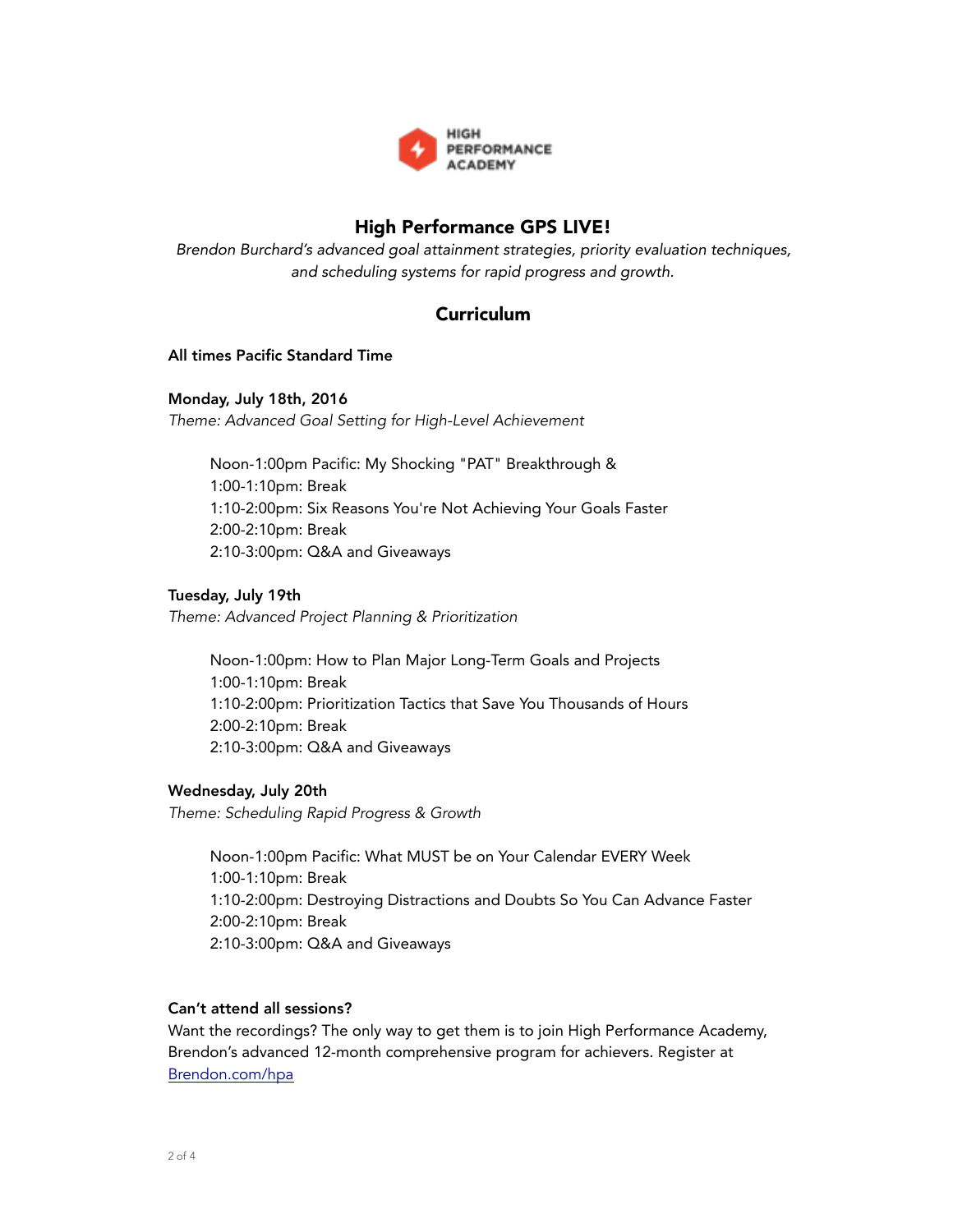

#### ABOUT BRENDON

Brendon Burchard is one of the most watched personal development trainers in the world, and a Top 100 Most Followed Public Figure on Facebook. Over 50,000,000 people watched his videos in the last 12 months, more than 30,000,000 see his posts every week on Facebook, and 1,000,000-plus students have completed his online courses and video series, making him "one of the most successful online instructors in history" (Oprah.com).

A #1 *New York Times*, #1 *Wall Street Journal*, #1 Amazon, and #1 *USA Today* bestselling author, his books include *The Motivation Manifesto*, *The Charge*, *The Millionaire Messenger*, and *Life's Golden Ticket*. Brendon is also the star and executive producer of the #1 self-help series on YouTube. His podcast The Charged Life debuted at #1 on iTunes across all categories in multiple countries and has remained Top 10 in his category for over 90 weeks.

After suffering depression and surviving a car accident at the age of 19, Brendon began asking himself important life questions: "Did I truly live today? Did I love? Did I matter?" His intention to be happy with the answers led to his own personal breakthrough as well as his life's purpose of helping others live a "fully charged life." By 32, he became a #1 bestselling author and an early pioneer in the online education space. Since then, he has dedicated his life to helping others find their charge, deepen their motivation and strength, and share their true voice with the world.

Larry King named Brendon "one of the top motivation and marketing trainers in the world." SUCCESS Magazine named him as one of the Top 25 Most Influential Leaders in Personal Growth and Achievement, along with Oprah, Deepak Chopra, Joel Osteen, Arianna Huffington, Dr. Oz, Tony Robbins, Wayne Dyer, and Facebook's Sheryl Sandberg. *Entrepreneur* rated his Experts Academy as one of the Top 5 Must Attends for every entrepreneur. *Oprah* Magazine calls Brendon "one of the most influential leaders in the field of personal growth."

To learn more about his seminars, book, and online courses, visit him at **Brendon.com**